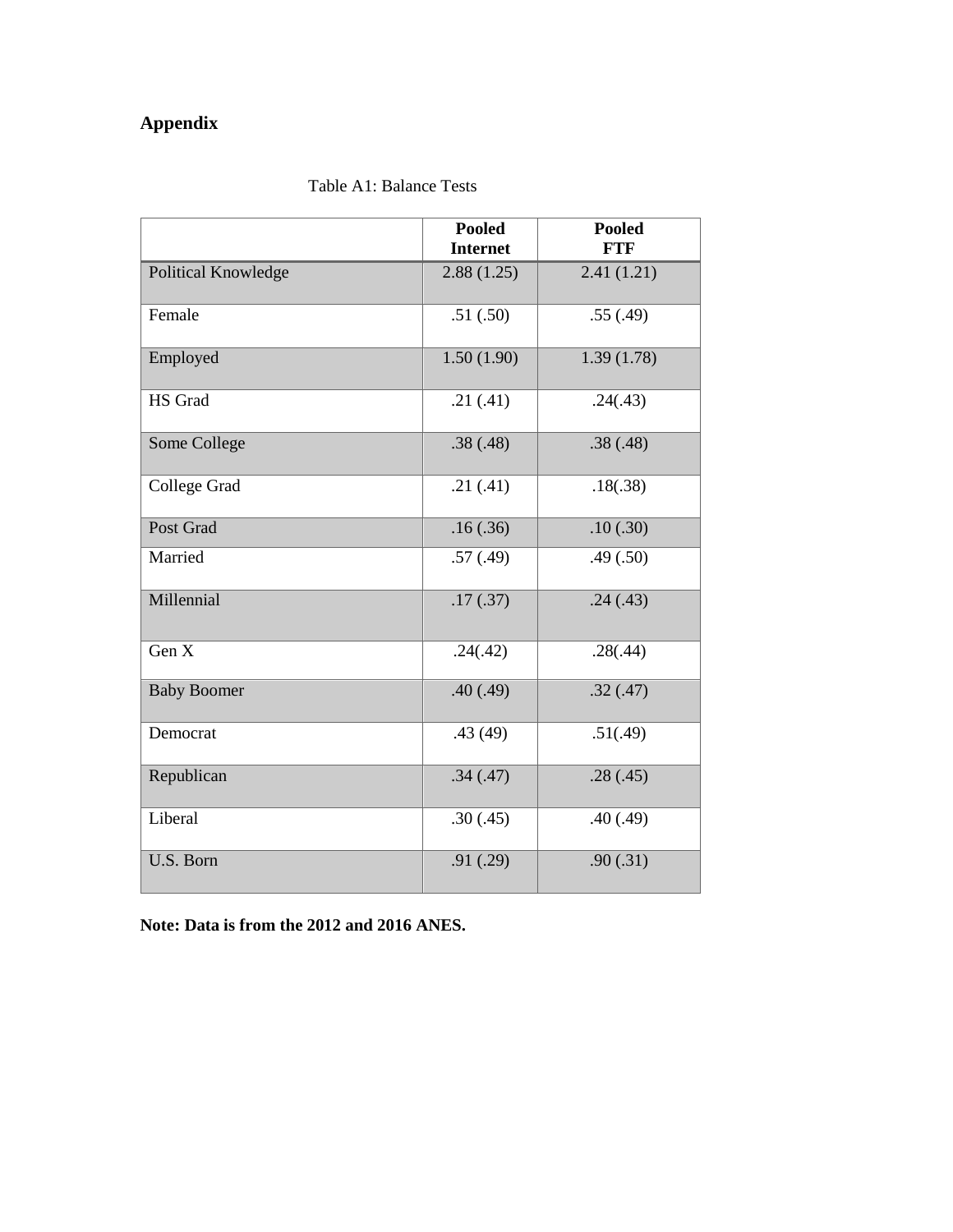|                       | <b>Whites</b>          | <b>Blacks</b>          | <b>U.S.-Born</b><br><b>Latinos</b> |
|-----------------------|------------------------|------------------------|------------------------------------|
| Blacks-unintelligent  | $.02**$<br>[.01, .03]  | $.04*$<br>[.003, .01]  |                                    |
| Blacks-lazy           | $.02**$<br>[.001, .03] | $.05**$<br>[.02, .09]  | --                                 |
| Latinos-unintelligent | $02**$<br>[.01, .04]   | $.03**$<br>[.001, .05] |                                    |
| Latinos-lazy          | $.06**$<br>[.04, .08]  | $.03*$<br>[.001, .07]  | $.05**$<br>[.01, .10]              |

## Table A2: Marginal Effect Estimates for Racial Stereotype Questions

Note: Marginal effects when DV outcome = 5; all other covariates are held at its mean or mode